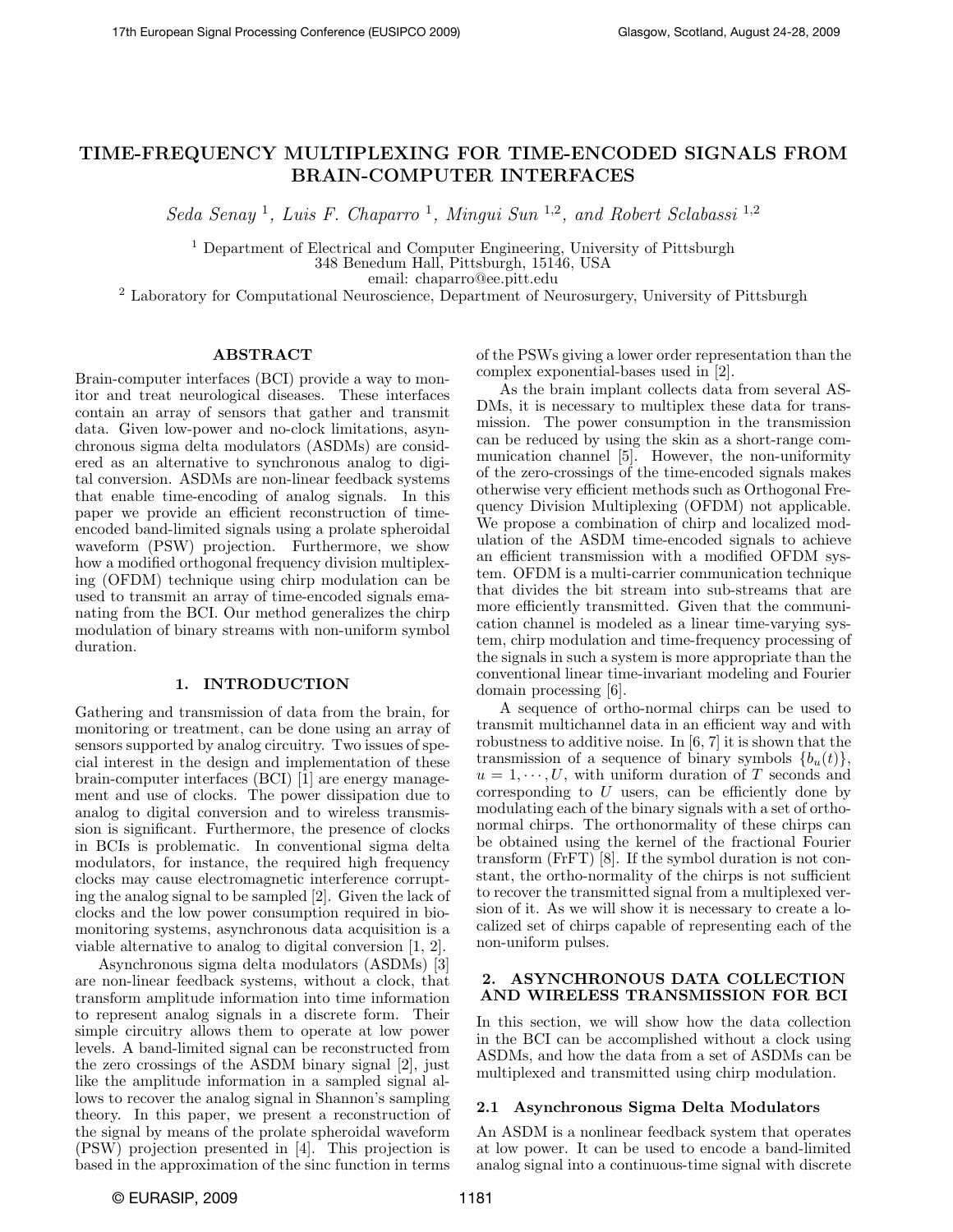amplitudes. The zero-crossing times of this signal permit recovery of the original band-limited signal.

The structure of an ASDM is similar to that of the better-known synchronous sigma-delta modulator but it differs in that no sampling is done in the ASDM and as such no quantization noise is input into the modulator. Recently, the ASDM shown in Fig. 1, consisting of an integrator and a non-inverting Schmitt trigger, has been proposed for bio-monitoring [2]. This type of ASDM transforms amplitude information into time information by the limit cycles of the non-linear component.



Figure 1: Example of ASDM.

The operation of the ASDM in Fig. 1 can be related to the non-uniform sampling of a band-limited signal  $x(t)$ . Different from the uniform sampling, to reconstruct  $x(t)$  from non-uniform samples requires knowledge not only of the samples of the signal but also of the times at which they occur. Although reconstruction from non-uniform samples can be posed as a generalization of the sinc interpolation of the Nyquist-Shannon sampling theorem, the problem is not well defined due to the infinite dimension of the matrices and vectors involved, and to the ill-conditioning of the matrix with sinc entries.

Perfect reconstruction of  $x(t)$  from non-uniform samples can be achieved provided that the time sequence  ${t_k}$  at which the samples occur satisfies the condition  $\left[2\right]$ :

$$
\max_{k}(t_{k+1} - t_k) \le T_N \tag{1}
$$

where  $T_N = \pi / \Omega_{max}$  is the Nyquist sampling period. In [2] it has been shown that the input signal  $x(t)$  of the ASDM can be reconstructed from the zero-crossings of the binary output signal  $z(t)$ . Indeed, for a bounded signal  $x(t)$ 

$$
|x(t)| \le c < b \tag{2}
$$

for a certain value of  $\kappa$  the output of the integrator,  $y(t)$ , is also bounded, i.e.,  $|y(t)| < \delta$  for all t, and the output of the feedback system is binary,

$$
z(t) = b(-1)^{k+1} \qquad t_k \le t \le t_{k+1}.
$$

If at a time  $t_{k+1} > t_k$  the output of the integrator is  $y(t_{k+1}) = y(t_k) + 2\delta$  and  $z(t_k) = b(-1)^{k+1}$ , then we have

$$
y(t_{k+1}) - y(t_k) = \frac{1}{\kappa} \left[ \int_{t_k}^{t_{k+1}} x(\tau) d\tau - b(-1)^{k+1} (t_{k+1} - t_k) \right]
$$

After replacing the right hand-side term by  $2\delta$ , it becomes

$$
\int_{t_k}^{t_{k+1}} x(\tau) d\tau = (-1)^k \left[ -b(t_{k+1} - t_k) + 2\kappa \delta \right]
$$
 (3)

Furthermore, from  $|x(t)| \leq c$  and condition (1) we have

$$
\frac{2\kappa\delta}{b+c} \le t_{k+1} - t_k \le \frac{2\kappa\delta}{b+c} \le T_N \tag{4}
$$

which gives us the way to choose the parameters  $\delta$ , and  $\kappa$  in terms of the Nyquist sampling rate. The train of rectangular pulses  $z(t)$  displays non-uniform transition times depending on the input signal amplitude. Indeed, approximating the integral by the trapezoidal rule we have that if  $\Delta = (t_{k+1} - t_k)/D$  for an integer  $D > 1$ (the larger this value the better the approximation), we have that

$$
\int_{t_k}^{t_{k+1}} x(\tau) d\tau \approx \Delta \left[ \frac{x(t_k)}{2} + \sum_{\ell=1}^{D-1} x(t_k + \ell \Delta) + \frac{x(t_{k+1})}{2} \right]
$$

Representing the band-limited signal by its PSW projection [4]

$$
x(t_{\ell}) = \sum_{k=0}^{L-1} \gamma_k s_k(t_{\ell})
$$
\n<sup>(5)</sup>

where  $s_k(t)$  are the prolate spheroidal functions and L is the order of the projection chosen according to the maximum frequency  $\Omega_{max}$  of the band-limited signal  $x(t)$ . Using the trapezoidal approximation of the integral we obtain the following reconstruction algorithm:

(i) 
$$
\mathbf{v} = \mathbf{Q}\mathbf{x} = \mathbf{Q}\mathbf{P}\gamma
$$
  
\n(ii)  $\gamma = [\mathbf{Q}\mathbf{P}]^{\dagger}\mathbf{v}$   
\n(iii)  $\mathbf{x} = \mathbf{P}\gamma$ 

where **v** is the right term in  $(3)$ , **Q** is the matrix for the trapezoidal approximation,  $\mathbf{x} = \mathbf{P}\gamma$  is the PSW projection, and † indicates pseudo-inverse. Thus the signal  $x(t)$  can be reconstructed from the zero crossings  $\{t_k\}$ of the output of the ASDM  $z(t)$ .

#### 2.2 Chirp Modulation for ASDM Signals

In the rest of the paper we consider the transmission of binary signals  $\{z_n(t)\}\$ ,  $n = 1, \dots, N$  from an array of N ASDM's conforming a BCI. These signals need to be transmitted in the most efficient way from the BCI to an intermediate personal digital assistant (PDA) capable of transmitting the signal to a server where the signal analysis is performed. Each of the signals to transmit is a train of pulses with non-uniform zero-crossings. We explore the application of OFDM using orthonormal chirp basis for the modulation of the  $N$  time-encoded signals.

#### 2.3 Uniform symbol period

Chirp modulation has been applied successfully in OFDM [6, 7], a multi-carrier technique that transmits data by dividing the bit stream into several parallel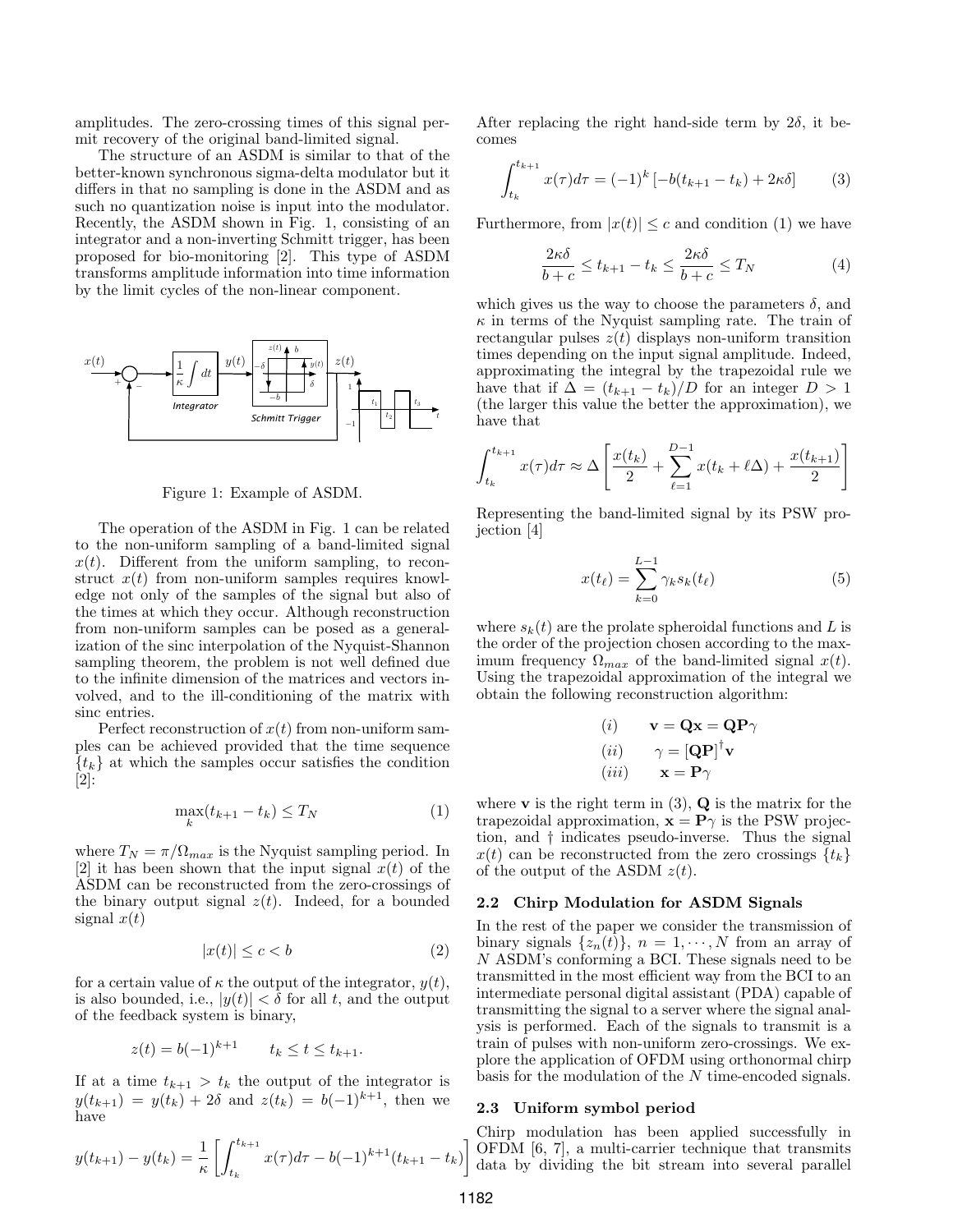streams. This chirp modulation has been shown to mitigate the effects of the channel Doppler frequency shifts (due to a moving receiver or transmitter) and to be robust to the presence of noise in the transmitted signal.

In the transmission of source symbols  $+1$  or  $-1$  with a uniform period T, if we have ortho-normal chirps  $c_k(t)$ for users  $k = 1, \dots, U$  the baseband transmitted signal for user  $k$  is given by

$$
s_k(t) = b_k(t)c_k(t)
$$
\n<sup>(6)</sup>

where  $b_k(t)$  is either 1 or  $-1$  for  $t_0 \le t \le t_0 + T$ . Assuming perfect synchronization between transmitter and receiver, and that the only channel effect is addition of Gaussian noise  $\eta(t)$ , the baseband received signal is

$$
r(t) = \sum_{k=1}^{U} s_k(t) + \eta(t)
$$
 (7)

To recover the source symbols, multiplying the received signals by the conjugate of the chirps,  $c_k^*(t)$ , we obtain a decision variable for user  $k, y_k$ , by integrating over a period and using the orthogonality of the chirp signals:

$$
y_k = \int_{t_0}^{t_0+T} r(t)c_k^*(t)dt
$$
  
\n
$$
= \sum_{n=1}^{U} b_n(t) \int_{t_0}^{t_0+T} c_n(t)c_k^*(t)dt + \int_{t_0}^{t_0+T} \eta(t)c_k^*(t)dt
$$
  
\n
$$
= b_k(t) + \int_{t_0}^{t_0+T} \eta(t)c_k^*(t)dt \qquad t_0 \le t \le t_0+T(8)
$$

The value  $b_k(t)$ , which is either 1 or  $-1$ , is estimated by a thresholder. The ortho-normality of the chirps mitigates the multiple-access interference caused by users different from the user we are interested in.

Consider a set of frequency-modulated linear chirps  ${c_k(t)}$  with instantaneous frequencies

$$
\phi_k(t) = \theta t + 2f_k \qquad k = 1, \cdots, U \tag{9}
$$

where  $\theta$  is the chirp rate, common for all the chirps, and  $f_k = k/T$  is a multiple of the frequency corresponding to the symbol period  $T$ . The chirps are given by

$$
c_k(t) = e^{j\pi t \phi_k(t)} = e^{j\pi \theta t^2} e^{j2\pi f_k t}
$$

The orthonormality of the chirps  ${c_k(t)}$  depends on the orthonormality of the  $\{e^{j2\pi f_k t}\}\)$  terms. Indeed, the common chirp rate makes it so that

$$
\frac{1}{T} \int_{t_0}^{t_0+T} c_k(t) c_n^*(t) dt = \frac{1}{T} \int_{t_0}^{t_0+T} e^{j2\pi (f_k - f_n)t} dt
$$

$$
= \begin{cases} 1 & k = n \\ 0 & k \neq n \end{cases}
$$
(10)

In [6, 7] the orthonormal chirps are obtained from the properties of the kernel of the fractional Fourier transform, but such relation is unnecessary as shown above.

### 2.4 Non-uniform symbol period

Applying the chirp-modulated OFDM for the transmission of the time-encoded signals obtained from N ASDM's is complicated by the fact that the pulses, corresponding to the symbols, do not have a uniform period as before. Indeed, the duty-cycle modulation that is being used to get  $z(t)$  from  $x(t)$  gives that the pulse width,  $\alpha_k(t)$ , and the pulse period,  $\tau_k(t)$ , of two consecutive pulses give a duty-cycle

$$
\frac{\alpha_k(t)}{\tau_k(t)} = \frac{1 + x_k(t)}{2}
$$

for  $x_k(t)$  in  $[t_k, t_{k+2}]$ . Thus only when  $x(t) = 0$  we would have uniform pulse periods.

In this case we will again consider chirps with a common chirp rate  $\theta$ , but with frequencies  $f_n = 1/\hat{T}$  where

$$
\hat{T} = \min\{T_n(k)\}\
$$

and  $T_n(k) = t_n(k+1) - t_n(k)$  are the time intervals from the signals  $\{z_n(t), n = 1, \dots, N\}$ . The bandwidth allocated to the  $n^{th}$ -ASDM,  $F_n = f_{n+1} - f_n$ , is divided into  $M$  sub-bands with frequencies

$$
f_n(m) = f_n + \frac{F_n}{M}m \qquad m = 0, \cdots, M - 1 \qquad (11)
$$

Using these frequencies and the zero crossings  $\{t_n(k)\}\$ from  $z_n(t)$  we create an array of chirps with instantaneous frequencies

$$
\phi_{n,m}(t) = \theta t + 2f_n(m) \tag{12}
$$

when  $t \in [t_n(m), t_n(m+1)]$  and  $-\infty$  otherwise (so that the chirp is zero outside  $[t_n(k), t_n(k+1)]$ ). Thus the chirp

$$
c_{nm}(t) = e^{j\pi t \phi_{nm}(t)} = e^{j\pi \theta t^2} e^{j2\pi f_n(m)t}
$$
 (13)

for  $t_n(m) \le t \le t_n(m+1)$  and zero otherwise.

Considering an analysis time segment  $t_0 \leq t \leq$  $t_0 + T_f$ , where  $T_f = \beta \hat{T}$  for a small integer  $\beta$ , the orthonormality of the chirps  $c_{nm}(t)$  is kept by the common chirp rate and by the orthogonality of the complex exponentials with frequencies  $\{f_n(m)\}\$ . Each consecutive pulse in  $z_n(t)$  is multiplied by a chirp with an increasing frequency  $f_n(m)$ .

Assuming again that the effect of the channel is only the addition of Gaussian noise, the received signal is now

$$
r(t) = \sum_{n=1}^{N} \sum_{m=0}^{M-1} s_{nm}(t) + \eta(t)
$$
  
= 
$$
\sum_{n=1}^{N} \sum_{m=0}^{M-1} z_n(t) c_{nm}(t) + \eta(t)
$$
(14)

If we multiply this signal by  $e^{-j\pi\theta t^2}$  the resulting signal is

$$
y(t) = r(t)e^{-j\pi\theta t^2}
$$
  
= 
$$
\sum_{n=1}^{N} \sum_{m=0}^{M-1} z_n(t)e^{j2\pi f_n(m)t} + \eta(t)e^{-j\pi\theta t^2}(15)
$$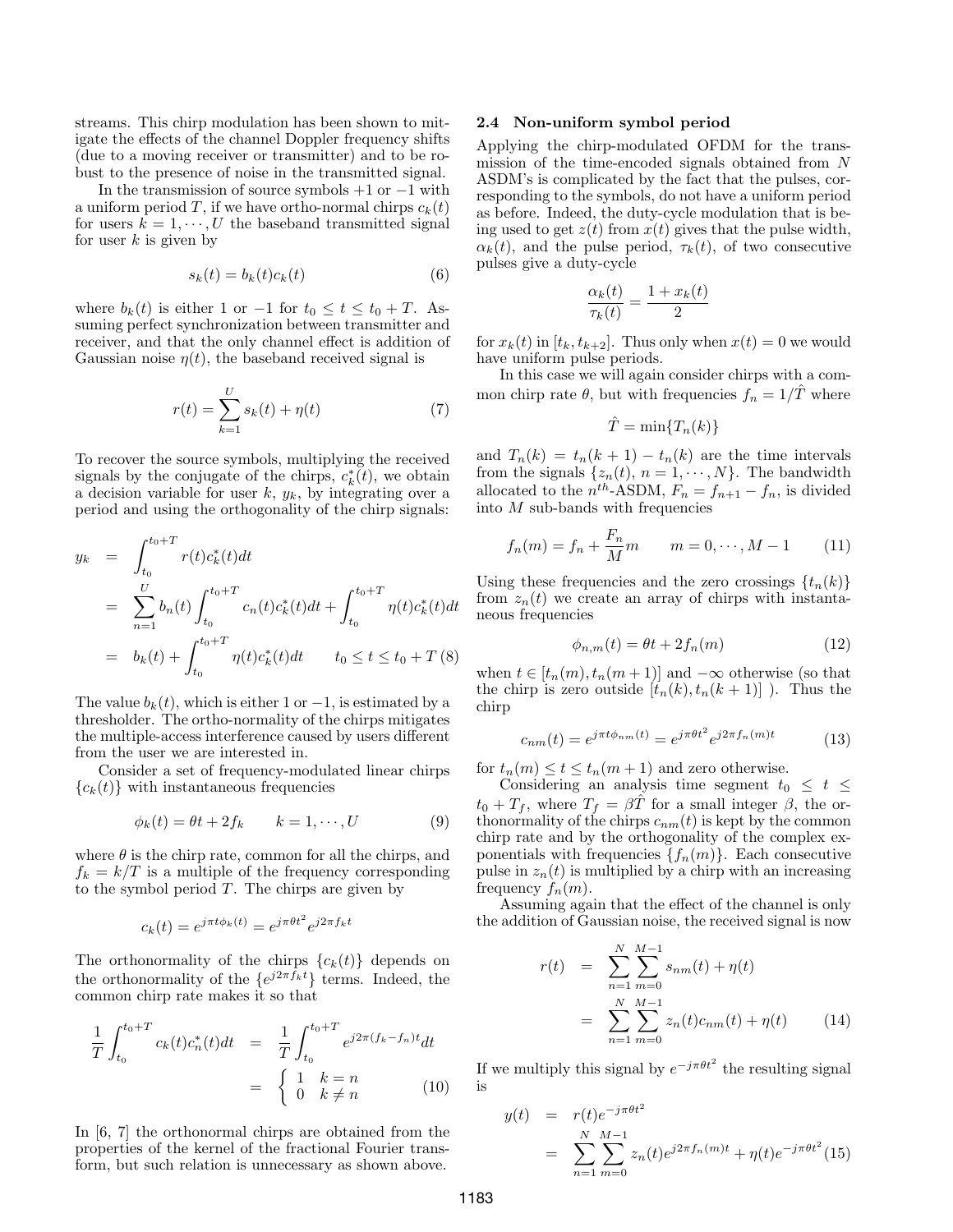and when we pass this signal through a band-pass filter of bandwidth  $F_n$  gives

$$
\tilde{y}_n(t) = \sum_{m=0}^{M-1} z_n(t) e^{j2\pi f_n(m)t} + \tilde{\eta}(t) \qquad (16)
$$

which is a combination of sinusoids in the bandwidth assigned to channel n, and  $\tilde{\eta}(t)$  is the noise within that band-width.

If we express  $z_n(t)$  for  $t_0 \le t \le t_0 + T_f$  as a concatenation of rectangular pulses using the unit-step signal  $u(t)$  and let  $d_\ell = \pm 1$  for the subchannels being occupied and zero for those that are not, we get

$$
z_n(t) = \sum_{\ell=0}^{M-1} d_{\ell}[u(t - t_n(\ell+1)) - u(t - t_n(\ell))]
$$
 (17)

The Fourier transform of  $z_n(t)$  is

$$
Z_n(\omega) = \sum_{\ell=0}^{M-1} d_\ell \int_{t_n(\ell)}^{t_n(\ell+1)} e^{-j\omega t} dt \qquad (18)
$$

and then the Fourier transform of  $\tilde{y}_n(t)$  is given by

$$
\tilde{Y}_n(\omega) = \sum_{m=0}^{M-1} Z_n(\omega - 2\pi f_n(m)) + \tilde{\eta}(\omega)
$$

If we filter  $\tilde{Y}_n(\omega)$  with a band-pass filter of center frequency  $f_n(m)$  and determine the value of this function at the frequencies  $f_n(m)$ , for  $m \in [0, \dots, M-1]$  we obtain

$$
\hat{Y}_n(f_n(m)) = Z_n(0) + \tilde{\eta}(f_n(m)) \n= d_m [t_n(m+1) - t_n(m)] \n+ \tilde{\eta}(f_n(m))
$$
\n(19)

so that  $|\hat{Y}_n(f_n(m))| \approx t_n(m+1) - t_n(m)$ . We thus have that for the *m*-subchannel in the  $n^{th}$ -ASDM outputl with high signal to noise ratio the corresponding period is

$$
T_n(m) = t_n(m+1) - t_n(m)
$$

and the magnitude of  $\hat{Y}_n(f_n(m))$  is  $d_m$ .

# 3. SIMULATIONS

To illustrate the duty-cycle modulation performed by the ASDM we consider four different signals. When  $x(t) = 0$ , the output of the integrator is a symmetric triangular signal and the output  $z(t)$  of the ASDM is a train of square pulses of uniform symbol duration. In any other case we obtain rectangular pulses with a duty cycle depending on the value of the amplitude of the input signal. Figure 2 shows the cases when the input is zero, a positive constant, a ramp and an arbitrary signal. A characteristic of these cycles is that the average of the input signal  $x(t)$  equals the average of the output signal  $z(t)$  in each of the intervals  $[t_k, t_{k+2}]$ .

The transmission of four outputs  $\{z_n(t), n\}$ 1, 2, 3, 4}, assumed to come from arbitrary signals, is illustrated in Fig. 3. To illustrate the performance of our procedure a Monte Carlo simulation with 500 trials for each signal to noise ratio (SNR) between −10 and 10 dBs (with increments of 5 dBs) was implemented. Gaussian noise is added to the chirp-modulated signal to obtain the different SNR's. The binary signals  $\{z_n(t), n = 1, 2, 3, 4\}$  in a window of 4 msec are shown in the top plot of Fig. 3 displaying different widths for the two pulses in each  $z_n(t)$ . The magnitudes  $|\hat{Y}_n(f_n(m))|$ corresponding to different frequencies in the middle plot are estimates of the width of the pulses in each of the  $\{z_n(t), n = 1, 2, 3, 4\}$ . The axis showing this information is labeled symbol duration. The horizontal axis displays the frequency at which the chirp originates. The effect of the noise (this corresponds to an SNR of 10 dBs) is shown. Thus our algorithm provides the duration of each of the symbols in seconds and also the value  $\pm 1$ , both of these provide the data necessary to reconstruct the original signals in each of the channels. The plot at the bottom of Fig. 3 displays the error probability when estimating the width of each of the pulses in the binary signals for each of the SNR used in the Monte-Carlo simulation.

#### 4. CONCLUSION

In this paper we consider the time-encoding of signals using ASDMs. The advantages of using ASDM's are the low-power consumed and the lack of clocks. For the transmission of the outputs of a number of ASDM's we propose using chirp modulation OFDM. Since the conventional approach cannot be implemented given the non-uniformity of the pulses, we propose a novel approach that uses a sequence of localized linear chirps that are orthonormal. The results are encouraging, especially its robustness to noise.

#### REFERENCES

- [1] C. Kaldy, A, Lazar, E. Simonyi and L. Toth, "Time encoded communications for human area network biomonitoring," Technical Report, Columbia U., 2007.
- [2] A. Lazar and L. Toth, "Perfect recovery and sensitivity analysis of time encoded bandlimited signal," IEEE Trans. on Circuits and Sys., pp. 2060-2073, Oct. 2004.
- [3] E. Roza, "Analog-to-digital conversion via duty-cycle modulation ," IEEE Trans. on Circuits and Sys., vol. 44, pp. 907-914, Nov. 1997.
- [4] S. Senay, L. F. Chaparro and L. Durak , "Reconstruction of nonuniformly sampled time-limited signals using Prolate Spheroidal Wave functions ," In press, Signal Proc.
- [5] P. Roche, M. Sun and R. Sclabassi,"Signal multiplexing and modulation for volume conduction communication," IEEE ICASSP 2005, pp. 157-160, 2005.
- [6] M. Martone, "A multicarrier system based on the Fractional Fourier Transform for time-frequency-selective channels," IEEE Trans. Comm., pp. 1011-1020, Jun. 2001.
- [7] Y. Ju and B. Barkat, "A new efficient chirp modulation technique for multi-user access communication systems," IEEE ICASSP 2004, , pp. 937-940, May 2004.
- [8] M. Ozaktas, Z. Zalevsky and M. Kutay. The Fractional Fourier Transform with Application in Optics and Signal Processing, John Wiley & Sons, New York, 2001.